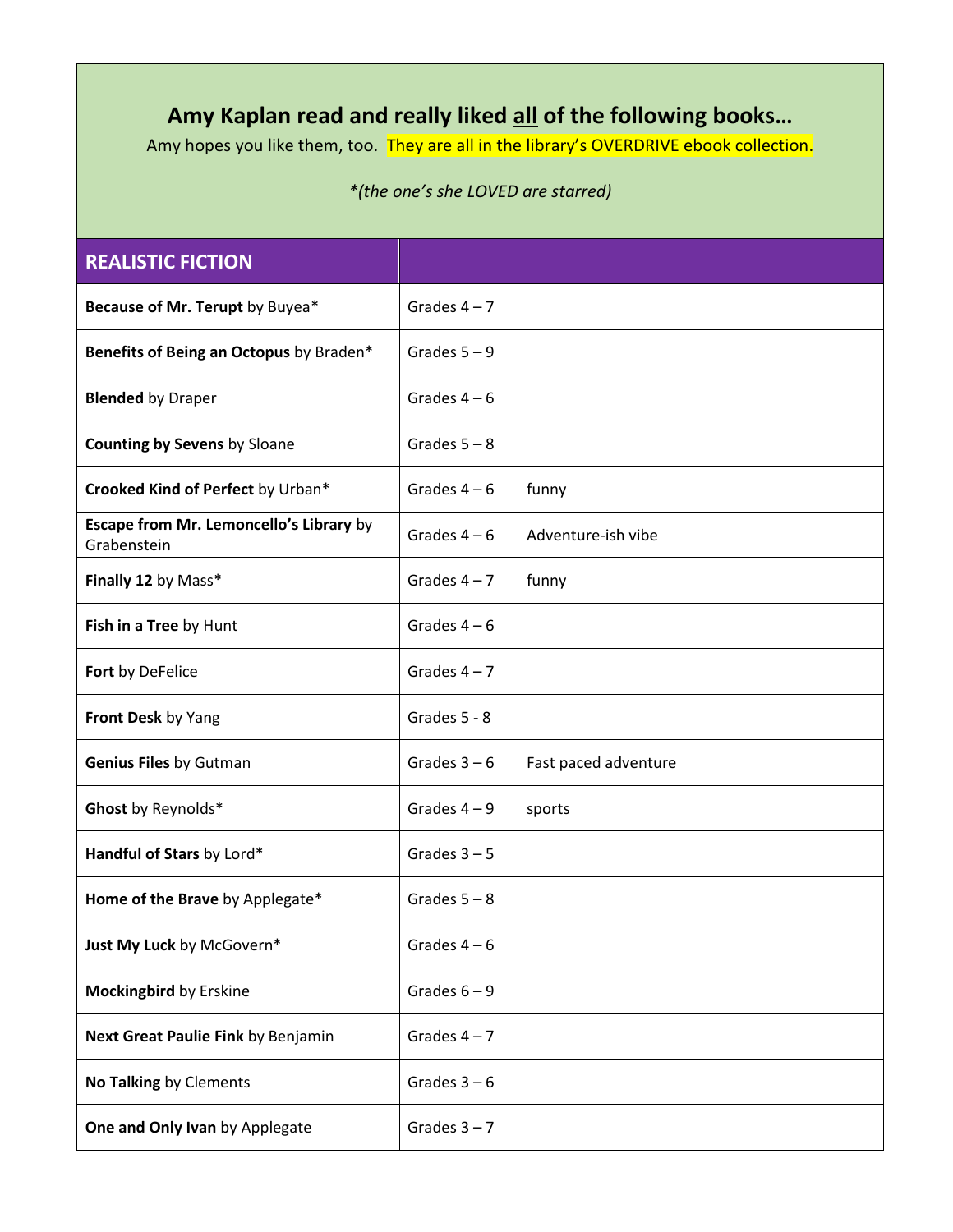| Out of My Mind by Draper                 | Grades $4-6$   |                                                                                            |
|------------------------------------------|----------------|--------------------------------------------------------------------------------------------|
| Rain Reign by Martin*                    | Grades $4-6$   |                                                                                            |
| <b>Restart by Korman</b>                 | Grades $5 - 9$ |                                                                                            |
| Save me a Seat by Weeks                  | Grades $3 - 5$ |                                                                                            |
| Stuck in Neutral by Trueman*             | Grades 6-10    |                                                                                            |
| <b>Summerlost by Condie</b>              | Grades $5 - 8$ |                                                                                            |
| Sweeping of the Heart by Henkes*         | Grades $4-9$   |                                                                                            |
| Tangle of Knots by Graff*                | Grades $4 - 7$ | (well, magical realism herebut more for realistic<br>fiction readers than fantasy readers) |
| Travel Team by Lupica                    | Grades $4-9$   | sports                                                                                     |
| Truth as Told by Mason Buttle by Connor* | Grades $5 - 8$ | Also on Hoopla                                                                             |
| <b>Ungifted by Korman</b>                | Grades $4-6$   | funny                                                                                      |
| <b>Wonder by Palacio</b>                 | Grades $4-8$   |                                                                                            |
|                                          |                |                                                                                            |
|                                          |                |                                                                                            |
| <b>FANTASY/SCI FI FICTION</b>            |                |                                                                                            |
| Among the Hidden by Haddix               | Grades 5 - 9   | dystopian                                                                                  |
| <b>Bob</b> by Mass and Stead             | Grades $3 - 5$ | cute and light                                                                             |
| City of Ember by DuPrau*                 | Grades 3 - 7   | Dystopian (ish)                                                                            |
| False Prince by Nielson*                 | Grades $5 - 9$ | Setting is a fantasy country with a medieval feel -<br>vibe of book is adventure           |
| Found by Haddix*                         | Grades 4 - 7   |                                                                                            |
| Hero by Lupica                           | Grades $5-9$   |                                                                                            |
| Keeper of Lost Cities by Messenger       | Grades 5 - 8   |                                                                                            |
| League of Beastly Dreadfuls by Grant     | Grades 4 - 7   |                                                                                            |
| Molly Moon series by Byng                | Grades $3 - 7$ | Also on Hoopla - Fun and light                                                             |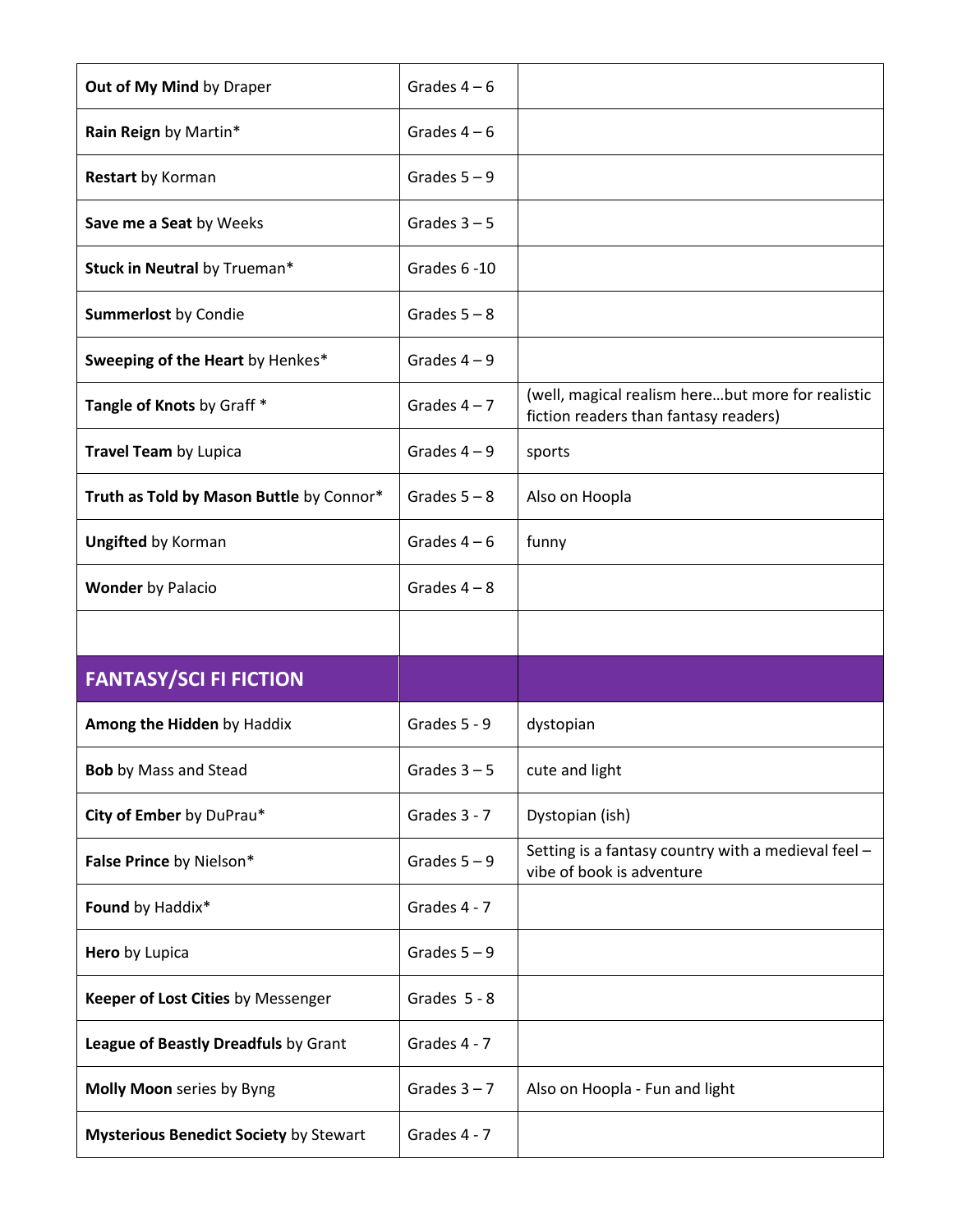| Name of this Book is Secret by Bosch                         | Grades $4-6$   | Mystery too                                                                                                       |
|--------------------------------------------------------------|----------------|-------------------------------------------------------------------------------------------------------------------|
| <b>Nevermoor: The Trials of Morrigan Crow</b><br>by Townsend | Grades 4 - 7   |                                                                                                                   |
| Princess Academy by Hale*                                    | Grades $4-8$   | think "main -character-wants-be-anything -but-a-<br>princess" this is an adventure book NOT a<br>"princessy" book |
| Sweep by Auxier*                                             | Grades 5 - 8   | Also on Hoopla                                                                                                    |
| Tale Dark and Grimm by Gidwitz                               | Grades $4 - 7$ |                                                                                                                   |
| Tale of Emily Windsnap by Kessler                            | Grades $3 - 5$ | Light adventures                                                                                                  |
| Thief Lord by Funke                                          | Grades 4 - 7   | Feels more mystery/adventurefantasy element<br>is minor and at the end                                            |
| Unwanteds by McMann*                                         | Grades 4 - 8   |                                                                                                                   |
| Wild Robot by Browne*                                        | Grades $3-6$   | Great family read aloud!                                                                                          |
|                                                              |                |                                                                                                                   |
| <b>HISTORICAL FICTION</b>                                    |                |                                                                                                                   |
| Crispin: Cross of Lead by Avi                                | Grades 4 - 7   | England, 1300s                                                                                                    |
| House of Tailers by Giff                                     | Grades 4 - 7   | America, 1871                                                                                                     |
| Invention of Hugo Cabret by Selznick*                        | Grades 3 - 8   | France, 1930s                                                                                                     |
| Lions of Little Rock by Levine*                              | Grades 5 - 8   | America, 1950s                                                                                                    |
| Milkweed by Spinelli                                         | Grades 5 - 8   | Poland, 1940s (Holocaust)                                                                                         |
| Paper Boy by Vawter*                                         | Grades 5 - 7   | America, 1950s                                                                                                    |
| Riding Freedom by Ryan                                       | Grades 3 - 6   | America, mid-1800s                                                                                                |
| <b>Strawberry Hill by Hoberman</b>                           | Grades 4 - 6   | America, 1930s                                                                                                    |
| True Confessions of Charlotte Doyle by<br>Avi*               | Grades 4 - 8   | England, 1830s (well, at sea)                                                                                     |
| War That Saved my Life by Bradley*                           | Grades 5 - 8   | England, 1930s/40s                                                                                                |
|                                                              |                |                                                                                                                   |
| <b>MYSTERY</b>                                               |                |                                                                                                                   |
| Last Shot by Feinstein                                       | Grades 5 - 9   | Sports mystery                                                                                                    |